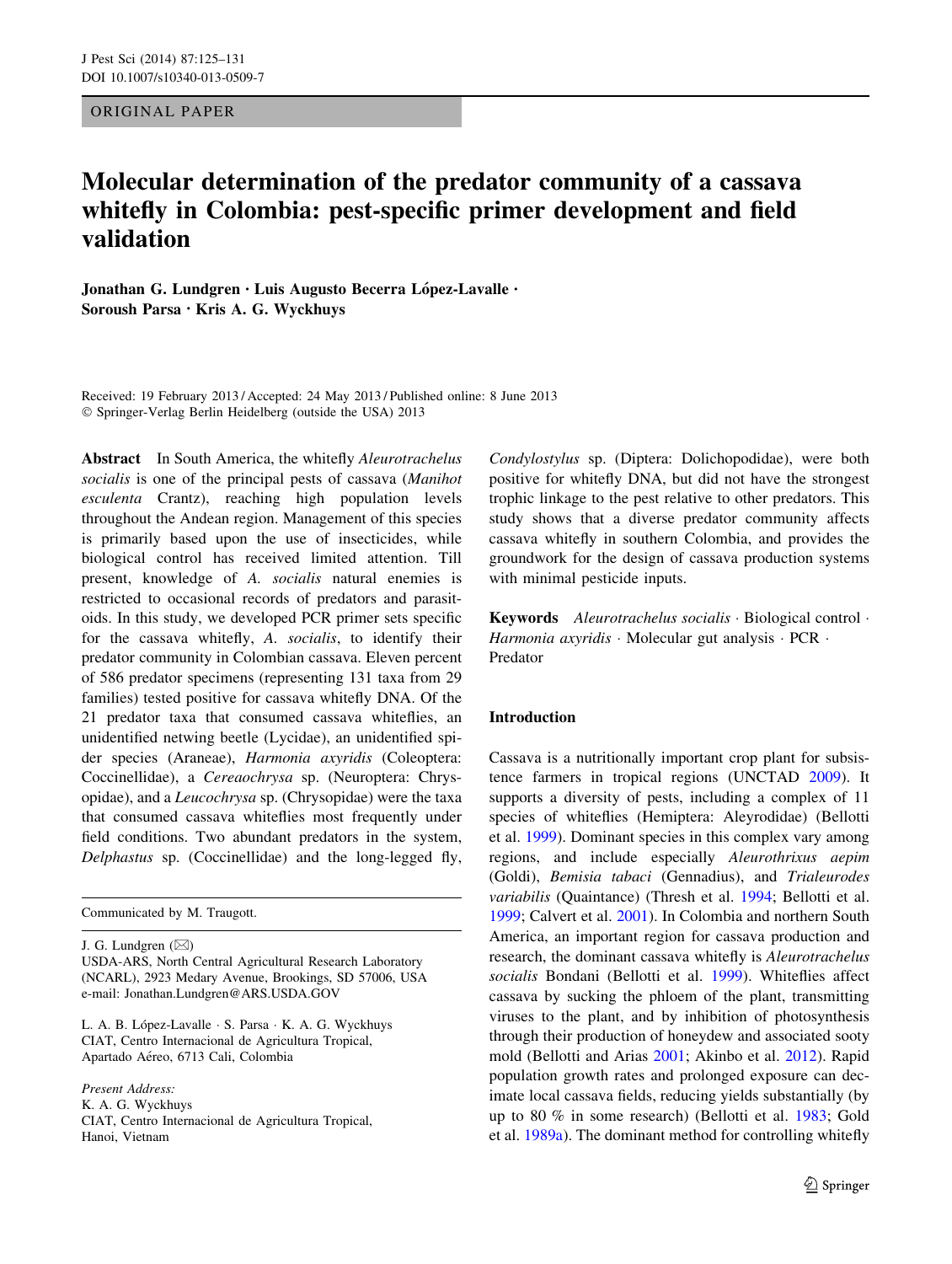outbreaks in tropical regions involves the frequent application of insecticides, which leads to environmental and human health risks and the rapid evolution of pest resistance. Developing farm management systems that couple host plant resistance (Bellotti and Arias [2001](#page-6-0); Carabalí et al. [2010](#page-6-0); Akinbo et al. [2012](#page-5-0)) or intercropping (Gold et al. [1989a\)](#page-6-0) with the use of natural enemies could offer an alternative to current pesticide-based whitefly management practices (Bellotti et al. [1999\)](#page-6-0). A crucial knowledge gap that challenges the development of this type of system is that the predator community of cassava whitefly remains poorly described.

Generalist predators are an abundant source of biotic pest mortality in cropland, but their identity and role are yet to be characterized in cassava cropping systems. Much of the previous study on cassava whitefly natural enemies has focused on parasitoids that would be amenable to classical biological control releases (Evans and Castillo [1998](#page-6-0); Trujillo et al. [2004](#page-6-0)). Describing important components of the predator community of cassava whiteflies is challenging. Effective predation often leaves no trace of the predation event (unlike parasitism or infection with entomopathogens), and estimating the impact of predators on a pest requires carefully controlled experiments that often disrupt normal predator behaviors. Previous study has identified Delphastus pusillus (Le Conte) (Coleoptera: Coccinellidae),  $= D$ . *catalinae* (Hoelmer and Pickett [2003\)](#page-6-0), as a commonly encountered predator of cassava whitefly (López-Ávila et al.  $2001$ ), with questionable impact on the pest (Gold et al. [1989b;](#page-6-0) Bellotti et al. [1994](#page-6-0); Bento et al. [1999\)](#page-6-0), but efforts to determine relative impacts of various predators on whitefly populations have been cursory at best. Nevertheless, generalist predators are well documented as regulating other pest populations, including a diverse predator community of whiteflies in other crops (Hagler and Naranjo [1994a,](#page-6-0) [b;](#page-6-0) Gerling et al. [2001;](#page-6-0) Lin et al. [2008;](#page-6-0) Hodek and Honěk [2009;](#page-6-0) Moreno-Ripoll et al. [2012\)](#page-6-0).

An important step in developing predator conservation techniques is establishing which predators have a trophic linkage with the focal pest species. One method that facilitates the establishment of these trophic linkages is PCR-based gut analysis of the predator community (Fournier et al. [2008](#page-6-0); Lundgren et al. [2009;](#page-6-0) King et al. [2010;](#page-6-0) Sint et al. [2011](#page-6-0); Opatovsky et al. [2012](#page-6-0)). This method implements PCR primer sets that selectively amplify a DNA fragment from a focal pest to search predator stomachs for pest DNA (Sheppard and Harwood [2005;](#page-6-0) Weber and Lundgren [2009a\)](#page-6-0). While this method does not consistently correlate well with relative impact of the predators on the pest (impact is also related to predator densities, foraging patterns, etc.), it is a very effective method for assessing the strength of the trophic linkage between a

predator and pest, and identifying the diversity of predators consuming a pest (Lundgren and Fergen [2011\)](#page-6-0).

The current study is an initial description of the predator community of cassava whitefly (A. socialis) near Calí, Colombia. We developed the molecular tools necessary for conducting PCR-based gut analysis to establish trophic connections between a predator community and cassava whitefly, and validated the method by describing which species are consuming whiteflies under field conditions during a short snapshot of the field season. This developmental research can now be used to help develop sustainable pest management plans for cassava whiteflies that target conservation efforts at key predators of the pest.

#### Methods

#### Insect collection

Arthropods (non-target herbivores and putative whitefly predators) were collected from a cassava resistance screening experiment at the Cenicaña research station  $(3.34^{\circ}, -76.31^{\circ})$  latitude and longitude) between April 25 and May 16, 2011. Here, approximately 80 varieties of first year cassava plants are produced on a 4-ha plot; these cassava genotypes display varying levels of whitefly resistance, and are produced without the use of insecticides. To ensure uniformly high whitefly population pressure, experimental blocks were bordered by a row of the highly susceptible cultivar CMC 40, which was artificially infested with A. socialis obtained from greenhouse colonies maintained at the International Center for Tropical Agriculture (CIAT). These whiteflies were originally collected at the CIAT research station  $(3.50^{\circ}, -76.36^{\circ})$  and kept in culture for over 10 years, with periodic infusions of wild individuals from the same location. At the field site, all life stages of the whitefly were abundant, although the population was patchy in distribution. There were no obvious deterrents to predator establishment at the field site (e.g., specific predators were not seeded at the site, nor were insecticides applied that might shape predator communities), which was surrounded by grassy margins and other crops. An array of adult arthropods (131 herbivorous and predatory taxa from 29 families) was collected from the cassava foliage using sweep nets, or directly from the foliage with aspirators. The goal of the study was to collect a diversity of predators, along with greater numbers of some dominant species, to validate the primer sets. As such, the field was not systematically sampled, some predator groups are over-represented, and others may have been overlooked. Individual predators were isolated in 1.5 µl microcentrifuge tubes, and placed on ice until they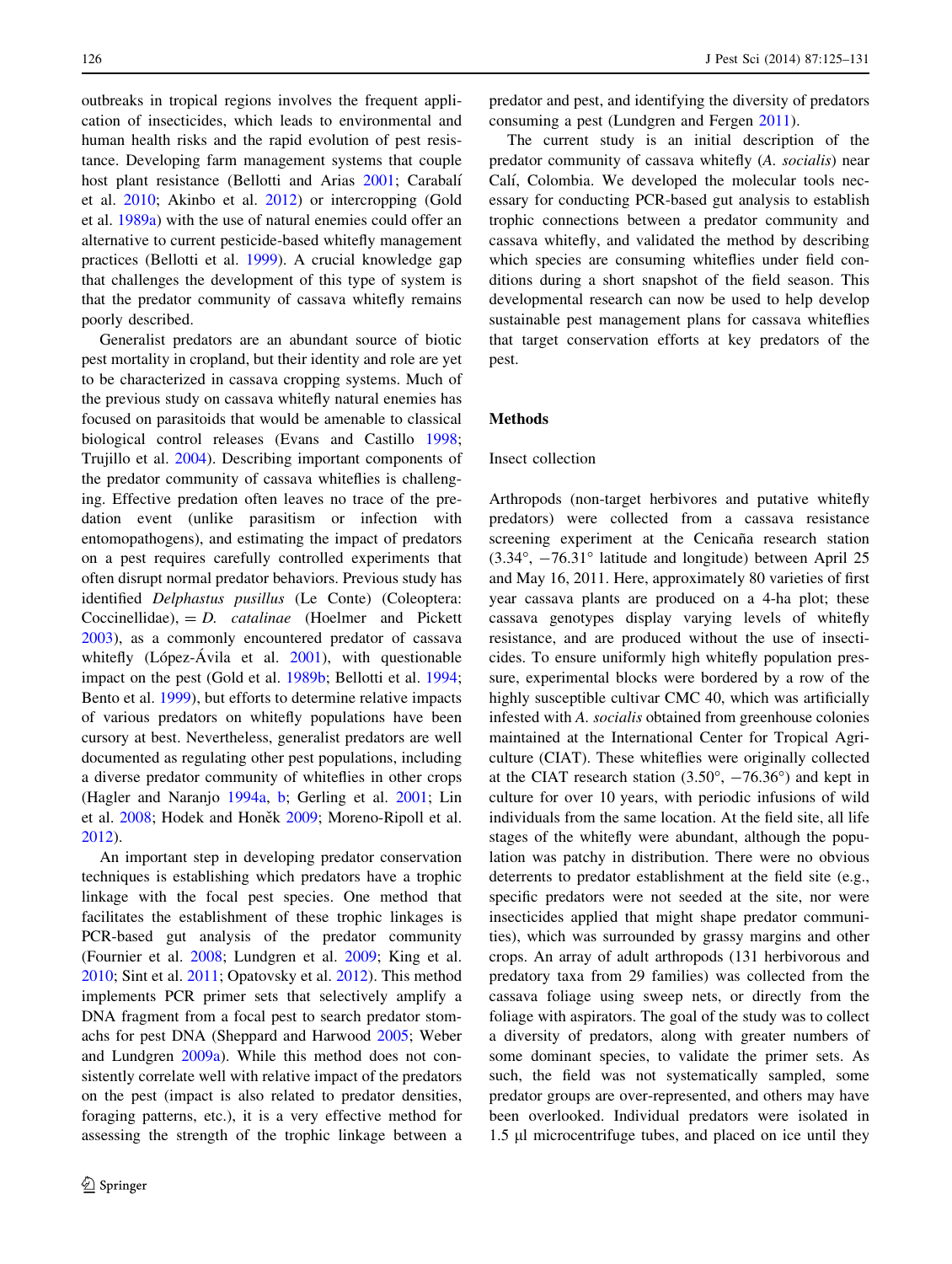could be frozen in the laboratory in 70 % ethanol at  $-20$  °C. Non-target herbivores were generally left as morphotaxa used in specificity testing of the whitefly primer sets. Predators were identified to the lowest taxonomic level possible. It is important to note that the resulting relative abundances of predators are not actual densities of these species within cassava fields.

# Whitefly primer development

Cassava whiteflies were obtained from CIAT's colony (see above). A 709-bp segment of the cytochrome oxidase I (COI) gene and adjacent partial cds genes were sequenced from two populations of this A. socialis. The amplified COI region from each whitefly population was cloned into the PGEM<sup>®</sup>-T Easy vector (Promega Corporation, Madison, WI, USA). Plasmid DNA from E. coli used for sequence analysis was purified using a QIAprep spin miniprep kit (QIAGEN; Valencia, CA, USA). DNA inserts in five of these cloned vectors were sequenced in both directions using the Big  $Dye^{TM}$  Terminator Cycle Sequencing kit with an Applied Biosystems 377 DNA fragment analyzer by the Cornell University Life Sciences Core Laboratories Center (Ithaca, NY, USA) using vector primers SP6 and T7. The resulting DNA sequences were edited and analyzed using Sequencher® 4.5 (Genes Codes Corporation, Ann Arbor, MI, USA). The COI sequence for A. socialis determined in this study has been deposited in GenBank database (Accession # KF059953).

Using these sequences from A. socialis, a primer set was developed using Primer3 by Simgene [\(http://simgene.com/](http://simgene.com/Primer3Servlet) [Primer3Servlet\)](http://simgene.com/Primer3Servlet) that amplified a 117-bp fragment of the sequenced whitefly DNA (fwd 5'-GGGCACTGGTTGAA CAGTTT-3'; rev 5'-GCACCTAAAATGGAAGACGC-3'). In silico searches revealed minimal overlap of the primers with sequences available in Genbank, and high fidelity to the target species. Optimal primer concentration and annealing temperatures were determined, and the primer sets were checked for cross reaction against specimens collected in the general predator collections outlined above (wings or legs surface-sterilized in 10 % bleach for 10 s) of 131 herbivorous and predatory arthropod taxa, representing 29 Families and nine Orders found in the Colombian cassava ecosystem (see Table [2](#page-4-0) in Appendix [1\)](#page-4-0).

#### qPCR and gut content analysis

DNA was extracted from whole insect squashes of individual predators using DNEasy<sup>®</sup> extraction kits for blood and tissue (product #69506, QIAGEN) according to manufacturer instructions. Samples were macerated in ATL buffer using sterilized plastic pestles, and the samples were incubated for 3 h in proteinase K. Whitefly DNA in the predator stomachs was amplified using qPCR reactions containing  $12.5 \text{ }\mu\text{l}$  2× Quantitect SYBR Green PCR Master Mix (product  $\#214143$ , Qiagen), 1 µl fwd primer (150 nM), 1  $\mu$ l rev primer (150 nM), 1  $\mu$ l template, and 9.5 µl sterilized water. Reaction conditions run on a Stratagene MX3000P thermocycler (Stratagene, La Jolla, CA, USA) were an initial step of 95  $\degree$ C for 15 min, followed by 50 cycles at 94 °C for 15 s, 54 °C for 30 s, and 72 °C for 30 s. Fluorescence was measured at 492 nm for the SYBR green dye, and at 582 nm (for ROX dye, which was used as a control to ensure the efficacy of the fluorescence measures) on the annealing step of each PCR cycle. Fluorescence was adjusted manually to bring the baseline-corrected normalized fluorescence (dRn) just above background fluorescence for each plate. A dissociation or melt curve was created for each reaction, and the melting temperature for each positive reaction was measured. Here, samples were heated to  $95^{\circ}$ C and cooled to 55 °C at a rate of 0.2 °C/s and fluorescence was measured continuously; whitefly DNA amplified by these primers dissociates at 77.7  $\degree$ C. On each 96 well plate, five wells were devoted to a positive control series (a DNA extraction from a single whitefly specimen) and three wells were assigned as no-template controls. Each positive sample generated a  $C<sub>t</sub>$  (the threshold PCR cycle where fluorescence was distinguishable from background), which has an inverse relationship with the initial quantity of prey consumed (Zhang et al. [2007](#page-6-0); Weber and Lundgren [2009b](#page-6-0)). For each predator taxon, the proportion of the population testing positive for whitefly DNA, as well as the mean quantity of prey DNA (represented as  $C_t^{-1} \times 100$ ) was calculated. In subsequent sections of the manuscript, trophic linkage refers to the frequency of detection of the whitefly DNA within the population of a specific predator taxon.

#### Results

A total of 586 specimens from putatively predatory groups were assayed for whitefly DNA in their stomachs (note, these represent all predatory specimens reported in Table [2](#page-4-0) in Appendix [1](#page-4-0)). Of these 11.09 % of specimens tested positive for whitefly prey DNA. In sum, 24 species of predators consumed cassava whitefly under field conditions. The top five strongest trophic linkages within the predator community included a spider species (Araneae sp. 6), an unknown net-winged beetle (Lycidae sp. 1), the green lacewings Leucochrysa sp. 1, and Ceraeochrysa sp. 2. Also noteworthy, the invasive multi-colored Asian lady beetle, Harmonia axyridis had a strong trophic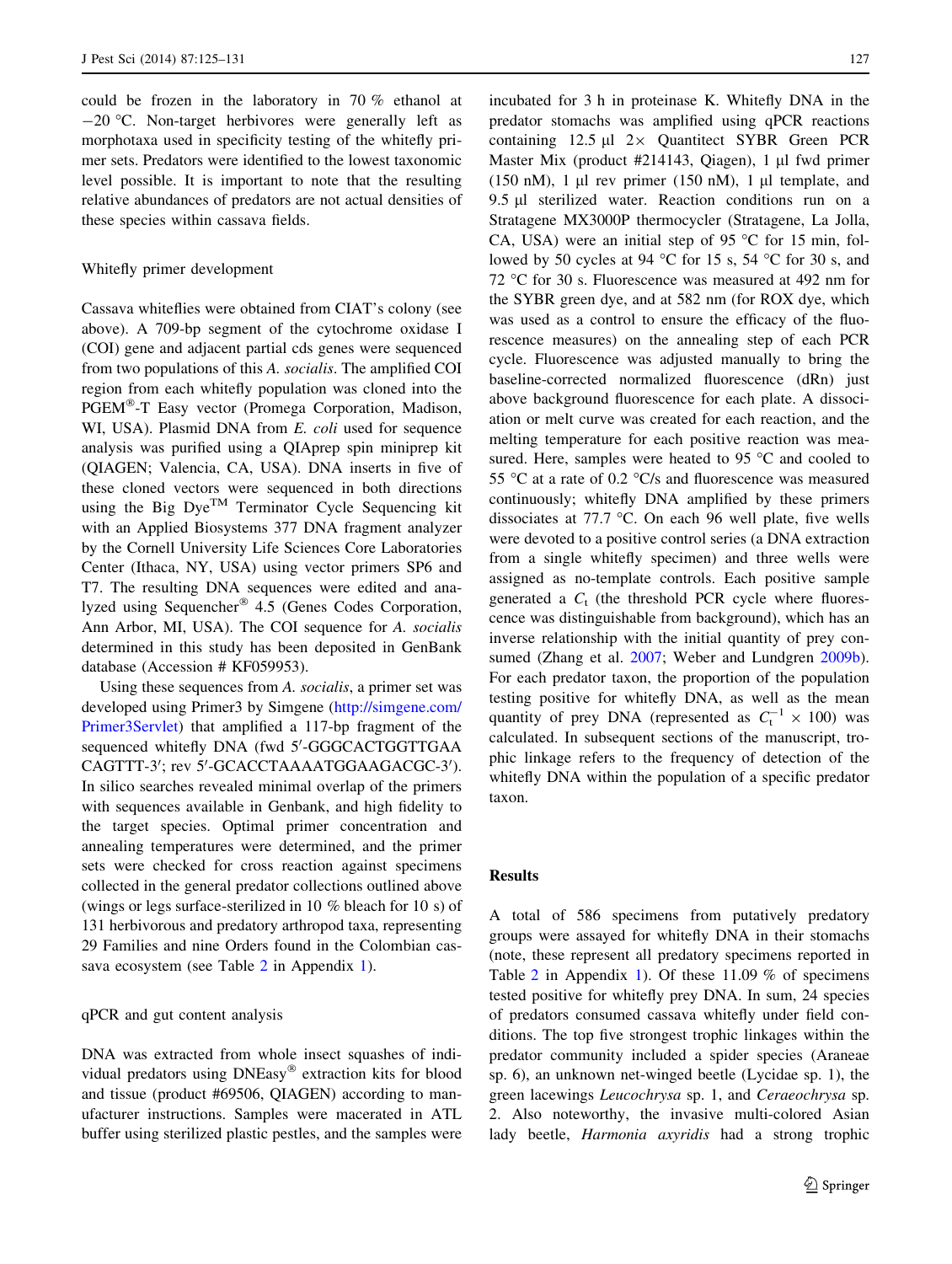<span id="page-3-0"></span>Table 1 Frequency of whitefly predation in major predatory arthropod taxa collected, and the quantity of prey DNA  $(C_t^{-1} \times 100)$  discovered per taxon

| Order: Family  | <b>Species</b>             | Percent positive $(N)$ | Prey DNA $(C_t^{-1} \times 100)$ ;<br>mean $\pm$ SEM) |
|----------------|----------------------------|------------------------|-------------------------------------------------------|
| Araneae        | Unknown sp. 6              | 42.86(7)               | $3.26 \pm 0.07$                                       |
| Neuroptera     |                            |                        |                                                       |
| Chrysopidae    | Ceraeochrysa sp. 1         | 17.65(17)              | $3.47 \pm 0.19$                                       |
| Chrysopidae    | Ceraeochrysa sp. 2         | 33.33(6)               | $3.48 \pm 0.36$                                       |
| Chrysopidae    | Leucochrysa sp. 1          | 40.00(5)               | $3.15 \pm 0.12$                                       |
| Coleoptera     |                            |                        |                                                       |
| Coccinellidae  | Delphastus sp.             | 13.64 (22)             | $3.13 \pm 0.11$                                       |
| Coccinellidae  | Harmonia axyridis (Pallas) | 35.00 (40)             | $3.55 \pm 0.11$                                       |
| Coccinellidae  | Cycloneda sanguinea (L.)   | 0(5)                   |                                                       |
| Lycidae        | Unknown sp. 1              | 50.00(4)               | $2.98 \pm 0.04$                                       |
| Diptera        |                            |                        |                                                       |
| Dolichopodidae | Condylostylus sp. 1        | 21.28 (47)             | $3.40 \pm 0.13$                                       |
| Dolichopodidae | Condylostylus sp. 2        | 0(6)                   | $\mathbf{0}$                                          |
| Empididae      | Drapetis sp.               | 0.62(162)              | 3.22                                                  |
| Empididae      | Elaphropeza sp.            | 2.98 (168)             | $3.78 \pm 0.24$                                       |
| Hemiptera      |                            |                        |                                                       |
| Reduviidae     | Unknown sp. 2              | 25.00(8)               | $3.44 \pm 0.01$                                       |
| Reduviidae     | Unknown sp. 3              | 16.67(6)               | 3.57                                                  |
| Reduviidae     | Unknown sp. 4              | 0(4)                   |                                                       |
| Reduviidae     | Unknown sp. 8              | 0(5)                   |                                                       |

The top five highest frequencies of consumption are in italics. All predators were adults

linkage with cassava whitefly. This report constitutes an early record of this species in Colombia published in the peer review literature (see Kondo et al. [2013](#page-6-0) for an earlier observation of this species in Colombia). Frequency of consumption by the putative whitefly predator, Delphastus sp., was intermediate (13 %) relative to other predators. Notably weak trophic linkages to whitefly prey were found in Cycloneda sanguinea (Coccinellidae), several species of assassin bugs (Reduviidae) and the predatory flies in the Empididae and Dolichopodidae families. An exception was Condylostylus sp. 1 (Dolichopodidae), of which 21 % of 47 specimens tested positive for whitefly prey (Table 1). The known herbivorous lace bug, Amblystira machalana (Drake) (Hemip-tera: Tingidae) (Bellotti et al. [1999](#page-6-0))  $(n = 16)$  was not omnivorous on whiteflies.

There were a number of predatory taxa that were minor components of the community (sample sizes  $\leq 4$  specimens; not included in Table 1), but their gut contents were analyzed, and some tested positive. There were seven additional spider taxa that tested positive for whitefly DNA in their guts (unknown species 13, 14, 16, 18, 19, 22, and 33). Of the three additional Chrysopidae morphospecies tested, one taxon (Chrysopidae sp. 2) tested positive. Finally, one cricket tested positive for whitefly prey (Gryllidae unknown sp. 1).

#### **Discussion**

This study clearly shows that a diverse predator community consumes the cassava whitefly, A. socialis, within Colombian cassava fields. 24 species of predators consumed whiteflies in this field, some of these trophic linkages to the pest were surprisingly strong;  $>25$  % of the specimens of some taxa consumed the pest DNA within a few hours before collection. Of the species examined, spiders, H. axyridis, and lacewings consumed the pest most frequently. It is important to note that the strength of these trophic interactions is only one component of the impact that specific taxa will have on the pest. Relative predator abundance, whitefly population dynamics and physiological status, pest age (and thus quantity of DNA), and availability of alternative resources all affect the impact that a given species or group of predators ultimately has on a target pest. Also, the field validation of the whitefly primers was focused over a 21-day period in April on mature plants; thus other predators occurring at other times during the season or during the plant's development may also be important components of the predator community. Additional research that identifies the relative impacts and constraints of these predators, as well as ways to manage the cassava system to best conserve and promote natural control of these species, is necessary before conservation biological control can be a reality for producers.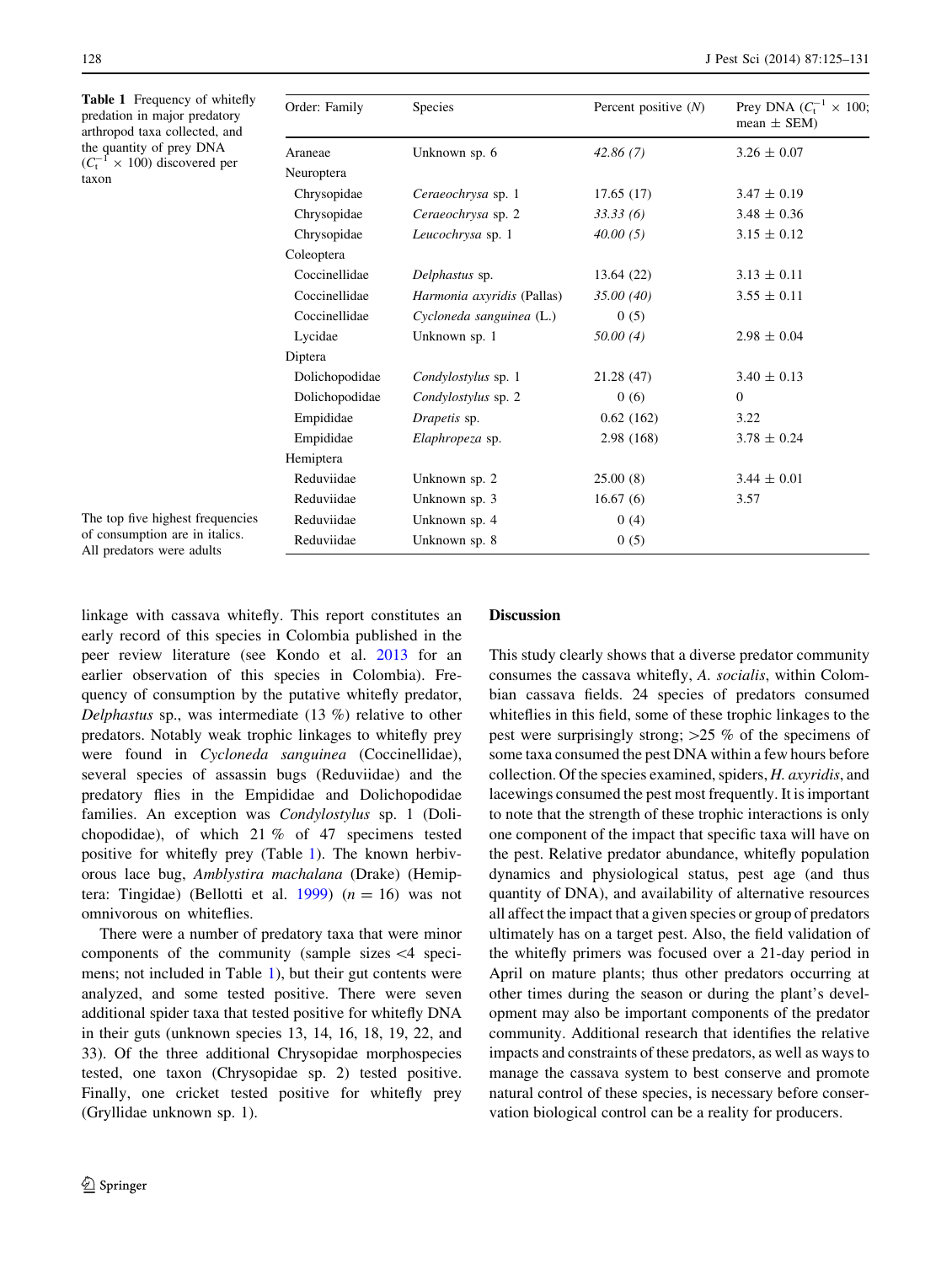<span id="page-4-0"></span>The diversity of predators that consume cassava whitefly under field conditions makes the case for conserving entire predator communities in and near cassava production areas. Much of the study done previously on whitefly predators were attempts to find species that were specific for a target pest and that could be released in classical biological control programs. This revealed Delphastus sp. as a common predator with limited value as classical biological control agent. The lady beetle requires too many prey to reproduce, and thus pest populations must be large in order to elicit a functional response to the pest (Gold et al. [1989b;](#page-6-0) Hoelmer et al. [1993](#page-6-0)). Indeed, our study showed that Delphastus had a fairly weak trophic linkage with cassava whitefly (13 % of adults tested positive), relative to other taxa (Table [1\)](#page-3-0), and probably is not the most effective predator of whiteflies on its own. Other predators found in our study have been previously found to consume whitefly pests (not necessarily A. socialis), including lacewing adults (Dean and Schuster [1995;](#page-6-0) Cortéz-Madrigal et al. [2008](#page-6-0); Lin et al. 2008), spiders (Zhang et al. [2007](#page-6-0)), H. axyridis (Zhang et al. [2007](#page-6-0)), and others (Gerling et al. [2001\)](#page-6-0). Small predatory flies (Empididae and Dolichopodidae) were a particular focus of this study, as they are some of the most abundant putative predators associated with cassava whitefly in Colombia. Our results echo those of Hagler [\(2002](#page-6-0)), who found that Drapetis nr. divergens (Diptera: Empididae) was a specialist on adult whiteflies that had minimal impacts on the pest by themselves. However, many of these species such as Delphastus spp. or empidid flies have a role to play as part of a greater community response to cassava whitefly establishment and proliferation, and are worthy of conservation within cassava production systems. A final result worthy of note is that a literature review indicates that this is one of few if any reports which show that adult Lycidae are predatory; most previous studies focus on this family as nectarivorous as adults. Clearly, we have much to learn regarding the trophic position of many insects within the cassava agroecosystem.

Acknowledgments We dedicate this manuscript to the memory of our friend and colleague, Tony Bellotti, whose mentorship and contributions to cassava entomology and food security in the tropics cannot be understated. Janet Fergen assisted with the gut analysis; Cesar Bonilla, Juan Miguel Bueno, Alexandra Narvaez, and María del Pilar Hernandez helped with predator collections and identifications. Tatiana Ovalle assisted with the COI amplification of the two whitefly populations. James Montoya-Lerma (Universidad del Valle, Cali, Colombia) and Link Smith (USDA-ARS) provided helpful comments to earlier drafts of this manuscript. Mention of any proprietary products does not constitute endorsement by the USDA.

# Appendix

See Table 2.

Table 2 Morphotaxa collected from cassava fields and tested for cross-reactivity with cassava whitefly-specific primer sets

| Order: Family | Species $(N)$       |  |
|---------------|---------------------|--|
| Myriapoda     |                     |  |
| Myriapoda     | Unknown sp. $1(1)$  |  |
| Myriapoda     | Unknown sp. $2(1)$  |  |
| Araneae       |                     |  |
| Araneae       | Unknown sp. $1(1)$  |  |
| Araneae       | Unknown sp. $2(2)$  |  |
| Araneae       | Unknown sp. 3 (1)   |  |
| Araneae       | Unknown sp. $4(3)$  |  |
| Araneae       | Unknown sp. $5(1)$  |  |
| Araneae       | Unknown sp. $6(7)$  |  |
| Araneae       | Unknown sp. $7(1)$  |  |
| Araneae       | Unknown sp. $8(1)$  |  |
| Araneae       | Unknown sp. $9(3)$  |  |
| Araneae       | Unknown sp. $10(1)$ |  |
| Araneae       | Unknown sp. $11(2)$ |  |
| Araneae       | Unknown sp. $12(1)$ |  |
| Araneae       | Unknown sp. $13(3)$ |  |
| Araneae       | Unknown sp. $14(1)$ |  |
| Araneae       | Unknown sp. $15(1)$ |  |
| Araneae       | Unknown sp. $16(2)$ |  |
| Araneae       | Unknown sp. $17(2)$ |  |
| Araneae       | Unknown sp. $18(1)$ |  |
| Araneae       | Unknown sp. 19 (3)  |  |
| Araneae       | Unknown sp. $20(1)$ |  |
| Araneae       | Unknown sp. $21(1)$ |  |
| Araneae       | Unknown sp. $22(1)$ |  |
| Araneae       | Unknown sp. $23(1)$ |  |
| Araneae       | Unknown sp. $24(1)$ |  |
| Araneae       | Unknown sp. $25(1)$ |  |
| Araneae       | Unknown sp. $26(1)$ |  |
| Araneae       | Unknown sp. $27(1)$ |  |
| Araneae       | Unknown sp. $28(1)$ |  |
| Araneae       | Unknown sp. $29(1)$ |  |
| Araneae       | Unknown sp. 30 (1)  |  |
| Araneae       | Unknown sp. $31(1)$ |  |
| Araneae       | Unknown sp. 32 (1)  |  |
| Araneae       | Unknown sp. 33 (1)  |  |
| Blattodea     |                     |  |
| Blattodea     | Unknown sp. $1(1)$  |  |
| Orthoptera    |                     |  |
| Gryllidae     | Unknown sp. $1(1)$  |  |
| Hemiptera     |                     |  |
| Aphididae     | Unknown sp. $1(1)$  |  |
| Cicadellidae  | Unknown sp. $1(1)$  |  |
| Lygaeidae     | Neopamera sp. (1)   |  |
| Lygaeidae     | Unknown sp. $1(1)$  |  |
| Lygaeidae     | Unknown sp. $2(1)$  |  |
| Lygaeidae     | Unknown sp. $3(2)$  |  |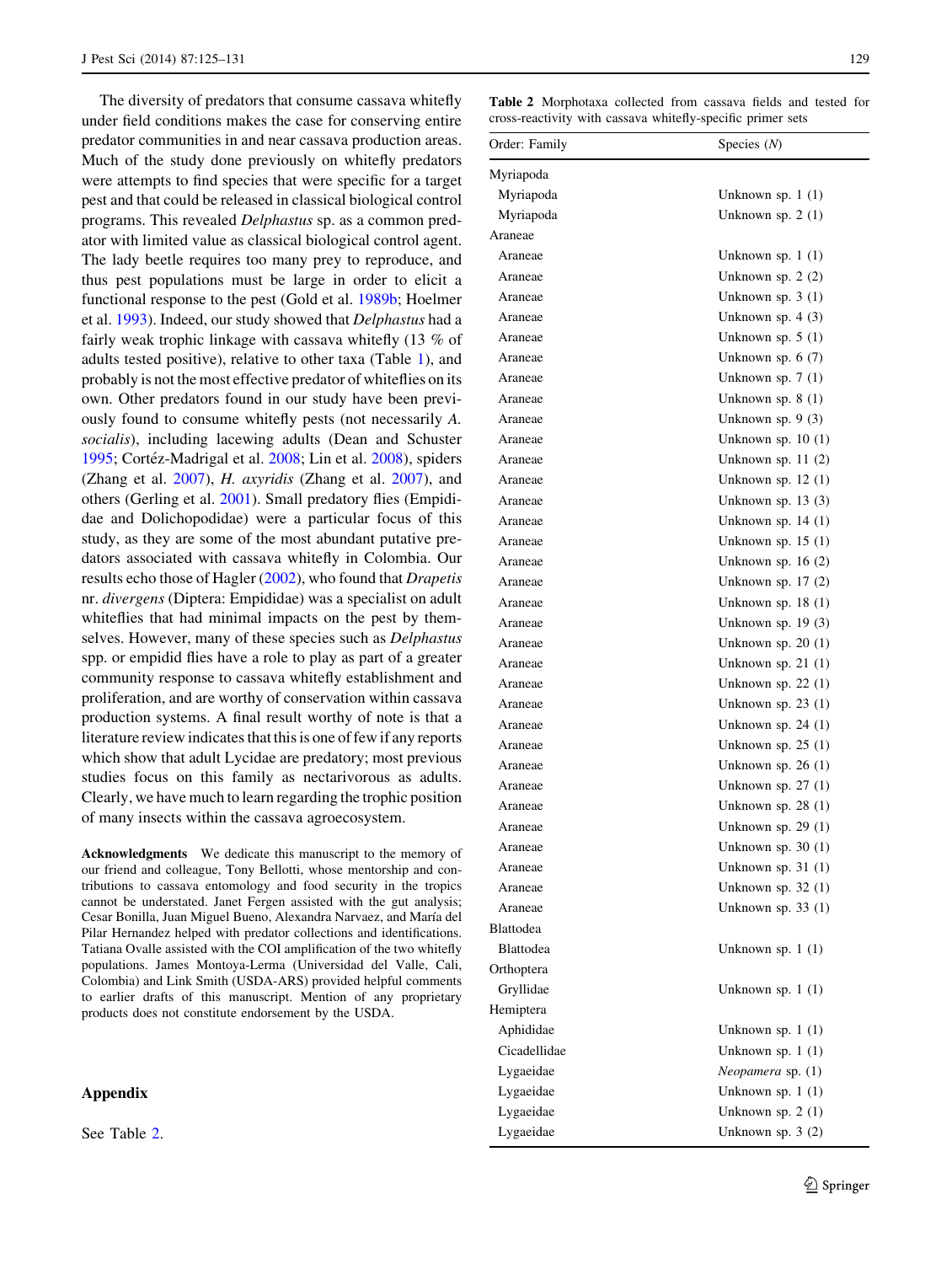<span id="page-5-0"></span>Table 2 continued

| Table 2 continued       |                           | Table 2 continued                                                                                                                                       |                          |  |
|-------------------------|---------------------------|---------------------------------------------------------------------------------------------------------------------------------------------------------|--------------------------|--|
| Order: Family           | Species $(N)$             | Order: Family                                                                                                                                           | Species $(N)$            |  |
| Miridae                 | Unknown sp. 1 (1)         | Chrysopidae                                                                                                                                             | Unknown sp. $1(2)$       |  |
| Miridae                 | Unknown sp. $2(1)$        | Chrysopidae                                                                                                                                             | Unknown sp. $2(1)$       |  |
| Pentatomidae            | Unknown sp. $1(1)$        | Chrysopidae                                                                                                                                             | Unknown sp. $3(1)$       |  |
| Reduviidae              | Unknown sp. $1(1)$        | Lepidoptera                                                                                                                                             |                          |  |
| Reduviidae              | Unknown sp. $2(8)$        | Lepidoptera                                                                                                                                             | Unknown sp. $1(1)$       |  |
| Reduviidae              | Unknown sp. $3(6)$        | Lepidoptera                                                                                                                                             | Unknown sp. $2(1)$       |  |
| Reduviidae              | Unknown sp. $4(4)$        | Diptera                                                                                                                                                 |                          |  |
| Reduviidae              | Unknown sp. $5(5)$        | Culicidae                                                                                                                                               | Unknown sp. $1(1)$       |  |
| Reduviidae              | Unknown sp. $6(1)$        | Dolichopodidae                                                                                                                                          | Condylostylus sp. 1 (41) |  |
| Reduviidae              | Unknown sp. $7(1)$        | Dolichopodidae                                                                                                                                          | Condylostylus sp. 2 (6)  |  |
| Reduviidae              | Unknown sp. $8(5)$        | Dolichopodidae                                                                                                                                          | Unknown sp. $1(1)$       |  |
| Reduviidae              | Unknown sp. $9(1)$        | Empididae                                                                                                                                               | Drapetis sp. 1 (169)     |  |
| Tingidae                | Amblystira machalana (16) | Empididae                                                                                                                                               | Elaphropeza sp. 1 (165)  |  |
| Tingidae                | Unknown sp. $1(4)$        | Otitidae                                                                                                                                                | Unknown sp. $1(1)$       |  |
| Tingidae                | Unknown sp. $2(1)$        | Syrphidae                                                                                                                                               | Unknown sp. $1(5)$       |  |
| Tingidae                | Unknown sp. $3(1)$        | Syrphidae                                                                                                                                               | Unknown sp. $2(1)$       |  |
| Hemiptera               | Unknown sp. $1(1)$        | Tephritidae                                                                                                                                             | Anastrepha sp. 1 (1)     |  |
| Hemiptera               | Unknown sp. $2(1)$        | Tipulidae                                                                                                                                               | Unknown sp. $1(1)$       |  |
| Hemiptera               | Unknown sp. $3(1)$        | Tipulidae                                                                                                                                               | Unknown sp. 2 (1)        |  |
| Hemiptera               | Unknown sp. $4(1)$        | Diptera                                                                                                                                                 | Unknown sp. 1 (1)        |  |
| Coleoptera              |                           | Diptera                                                                                                                                                 | Unknown sp. $2(2)$       |  |
| Cantharidae             | Unknown sp. $1(1)$        | Diptera                                                                                                                                                 | Unknown sp. $3(1)$       |  |
| Carabidae: Cicindelinae | Unknown sp. $1(1)$        | Diptera                                                                                                                                                 | Unknown sp. $4(1)$       |  |
| Cerambycidae            | Unknown sp. $1(1)$        | Diptera                                                                                                                                                 | Unknown sp. $5(1)$       |  |
| Chrysomelidae           | Colaspis sp. (1)          | Diptera                                                                                                                                                 | Unknown sp. $6(1)$       |  |
| Chrysomelidae           | Disonycha sp. (1)         | Diptera                                                                                                                                                 | Unknown sp. $7(1)$       |  |
| Chrysomelidae           | Unknown sp. 1 (1)         | Diptera                                                                                                                                                 | Unknown sp. 8 (1)        |  |
| Chrysomelidae           | Unknown sp. $2(1)$        | Diptera                                                                                                                                                 | Unknown sp. $9(1)$       |  |
| Chrysomelidae           | Unknown sp. $3(1)$        | Diptera                                                                                                                                                 | Unknown sp. $10(1)$      |  |
| Chrysomelidae           | Unknown sp. $4(1)$        | Hymenoptera                                                                                                                                             |                          |  |
| Coccinellidae           | Cycloneda sanguinea (5)   | <b>Braconidae</b>                                                                                                                                       | Unknown sp. $1(1)$       |  |
| Coccinellidae           | Delphastus sp. (22)       | Formicidae                                                                                                                                              | Unknown sp. $1(1)$       |  |
| Coccinellidae           | Harmonia axyridis (40)    | Formicidae                                                                                                                                              | Unknown sp. $2(1)$       |  |
| Coccinellidae           | Unknown sp. $1(1)$        | Formicidae                                                                                                                                              | Unknown sp. $3(1)$       |  |
| Coccinellidae           | Unknown sp. $2(1)$        | Formicidae                                                                                                                                              | Unknown sp. $4(1)$       |  |
| Coccinellidae           | Unknown sp. $3(1)$        | Formicidae                                                                                                                                              | Unknown sp. $5(1)$       |  |
| Lycidae                 | Unknown sp. $1(4)$        | Formicidae                                                                                                                                              | Unknown sp. $6(1)$       |  |
| Lycidae                 | Unknown sp. $2(1)$        | Formicidae                                                                                                                                              | Unknown sp. $7(1)$       |  |
| Nitidulidae             | Unknown sp. $1(1)$        | Vespidae                                                                                                                                                | Unknown sp. $1(1)$       |  |
| Staphylinidae           | Unknown sp. $1(1)$        | Wings or legs were removed and washed in 10 % bleach from indi-<br>vidual specimens of each taxon prior to DNA extraction. All predators<br>were adults |                          |  |
| Coleoptera              | Unknown sp. $1(1)$        |                                                                                                                                                         |                          |  |
| Coleoptera              | Unknown sp. $2(1)$        |                                                                                                                                                         |                          |  |
| Coleoptera              | Unknown sp. $3(1)$        |                                                                                                                                                         |                          |  |
| Coleoptera              | Unknown sp. $4(1)$        |                                                                                                                                                         |                          |  |

# References

Akinbo O, Labuschagne M, Fregene M (2012) Introgression of whitefly (Aleurotrachelus socialis) resistance gene from  $F_1$  interspecific hybrids into commercial cassava. Euphytica 183:19–26

Neuroptera

Chrysopidae Ceraeochrysa sp. 1 (15) Chrysopidae Ceraeochrysa sp. 2 (6) Chrysopidae Leucochrysa sp. 1 (5)